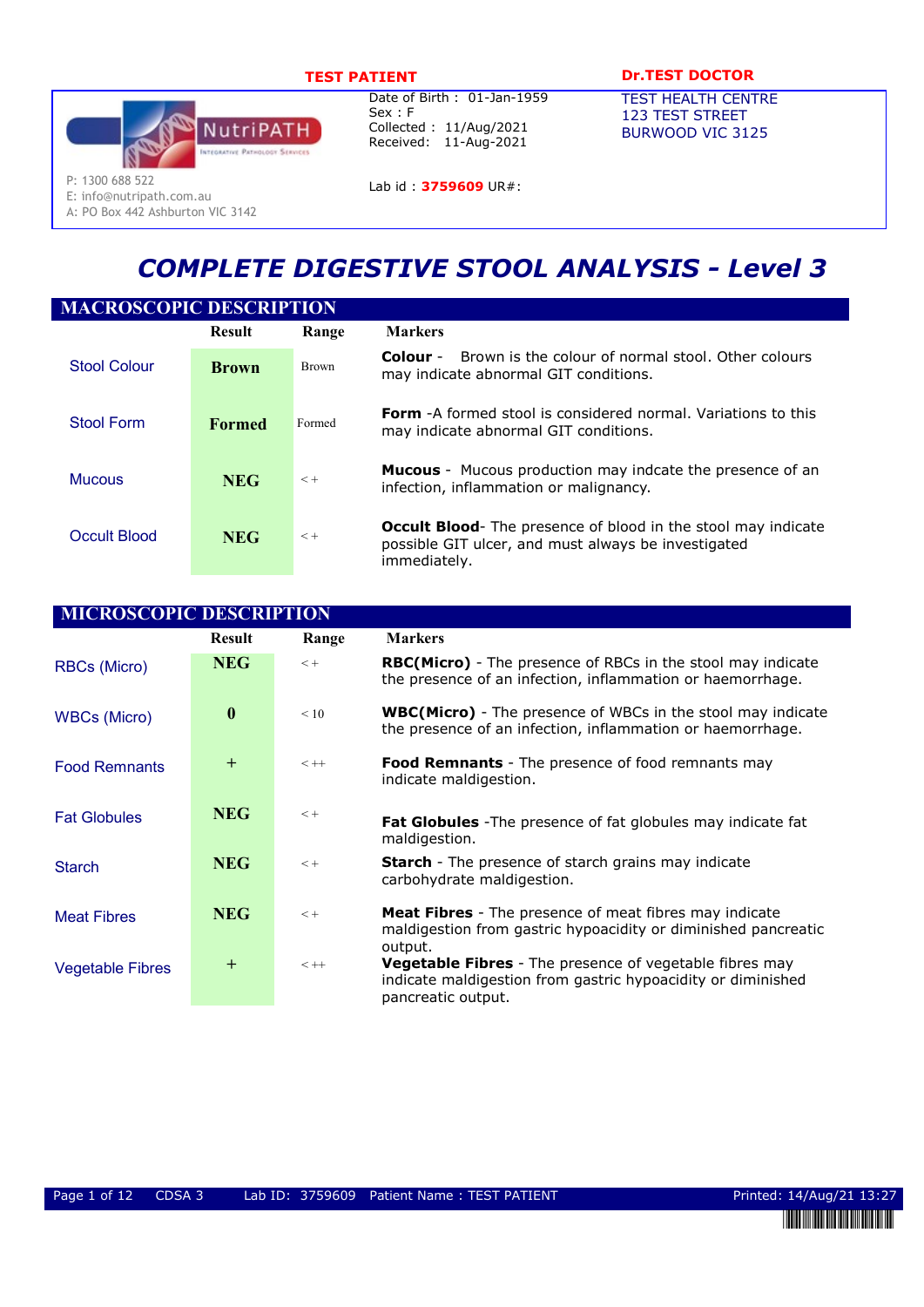

Lab id : 3759609 UR#:

# TEST PATIENT **DESAULT DREST DOCTOR**

TEST HEALTH CENTRE 123 TEST STREET BURWOOD VIC 3125

P: 1300 688 522

E: info@nutripath.com.au

A: PO Box 442 Ashburton VIC 3142

# DIGESTIVE AND ABSORPTION MARKERS



**Short Chain Fatty Acids, Putrefactive** - Putrefactive SCFAs are produced when anaerobic bacteria ferment undigested protein, indicating protein maldigestion.

> Pancreatic Elastase is used to assess pancreatic exocrine function.

Pancreatic insufficiency is associated with diabetes mellitus, cholelithiasis, pancreatic tumour, cystic fibrosis and osteoporosis.This test is not affected by substitution therapy with enzymes of animal origin. PE-1 levels decline with age.

Long Chain Fatty Acids - Elevated levels of total LCFAs in the stool may indicate inadequate lipid absorption

# Absorption Comment

Putrefactive SCFAs are ELEVATED:

Suspect hypochlorhydria, exocrine pancreatic insufficiency, or protein malabsorption. Other causes include bacterial overgrowth of the small bowel, gastrointestinal disease, and/or rapid transit time.

PANCREATIC ELASTASE: MILD TO MODERATE INSUFFICIENCY.

Pancreatic insufficiency reflects trypsin, chymotrypsin, amylase and lipase activity. PE1 is also useful in monitoring exocrine pancreatic function caused by: Chronic pancreatitis, Autoimmunopathies & connective tissue diseases, Chronic inflammatory bowel disease, Intestinal malabsorption with mucosal atrophy. Treatment:

- Digestive enzyme supplementation
- A low-fat diet to control steatorrhea (excess fat in stools)
- Vitamin and mineral supplementation

• Investigate underlying causes for reduced pancreatic function (for eg. Coeliac disease, duodenal enteropathy, pancreatitis).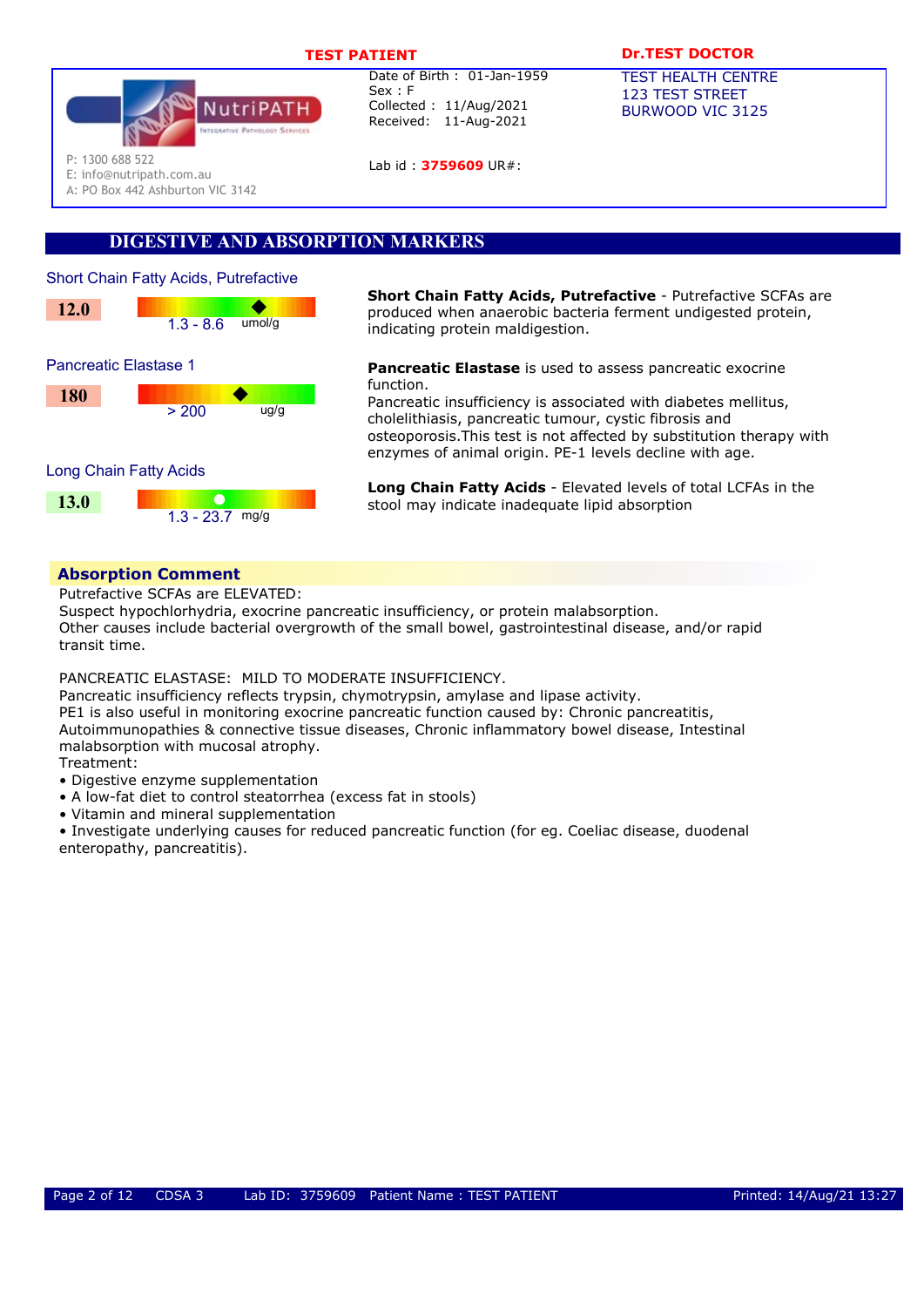Date of Birth : 01-Jan-1959

Collected : 11/Aug/2021 Received: 11-Aug-2021

Lab id : 3759609 UR#:



P: 1300 688 522

E: info@nutripath.com.au

A: PO Box 442 Ashburton VIC 3142

# METABOLIC MARKERS



### Markers

Sex : F

**b-Glucuronidase** - Increased levels of b-Glucuronidase may reverse the effects of Phase II detoxification processes.

pH - Imbalances in gut pH, will influence SCFA production and effect.

Short Chain Fatty Acids, Beneficial (Total) - Elevated SCFAs may indicate bacterial overgrowth. Inadequate SCFAs may indicate inadequate normal flora.

**Butyrate** - Decreased Butyrate levels may indicate inadequate colonic function.

Acetate - Decreased Acetate levels may indicate inadequate colonic function.

Propionate - Decreased Propionate levels may indicate inadequate colonic function.

Valerate - Decreased Valerate levels may indicate inadequate colonic function.

In a healthy gut Short Chain Fatty Acids are exhibited in the following proportions; Butyrate, Acetate, Propionate ( 16% : 60% : 24% )

### LOW BENEFICIAL SCFAs:

Low Short chain Fatty Acid, Beneficial levels may be indicated by reduced beneficial flora such as Lactobacillus, Bifidobacterium, Escherichia and other normal bacterial gut flora levels.

Suspect increased susceptibility to pathogenic bacterial infection, increased toxic enzyme exposure, increased risk for mucosal barrier defects and immune dysregulation.

### ELEVATED BUTYRATE LEVEL:

Butyrate is a short chain fatty acid that is extremely important for gut health. It is the main fuel source for gut cells, which helps keep the gut cell barrier intact, can reduce inflammation, and helps control appetite. Elevated levels are associated with carbohydrate intolerance and diarrhoea.

### beta GLUCURONIDASE ELEVATED:

Suspect increased activation and enterohepatic recirculation of toxins, hormones, and various drugs within the body. Increased burden on glucuronidation pathway is associated with increased risk of colorectal, prostate and breast cancers.

### Treatment:

Consider Calcium-D-glucarate which may assist with lowering B-glucuronidase levels. It is also suggested to introduce a low-calorie/vegetarian diet for 4 weeks which may also be beneficial with lowering faecal B-glucuronidase levels.

## TEST PATIENT **DESAULT DREST DOCTOR**

TEST HEALTH CENTRE 123 TEST STREET BURWOOD VIC 3125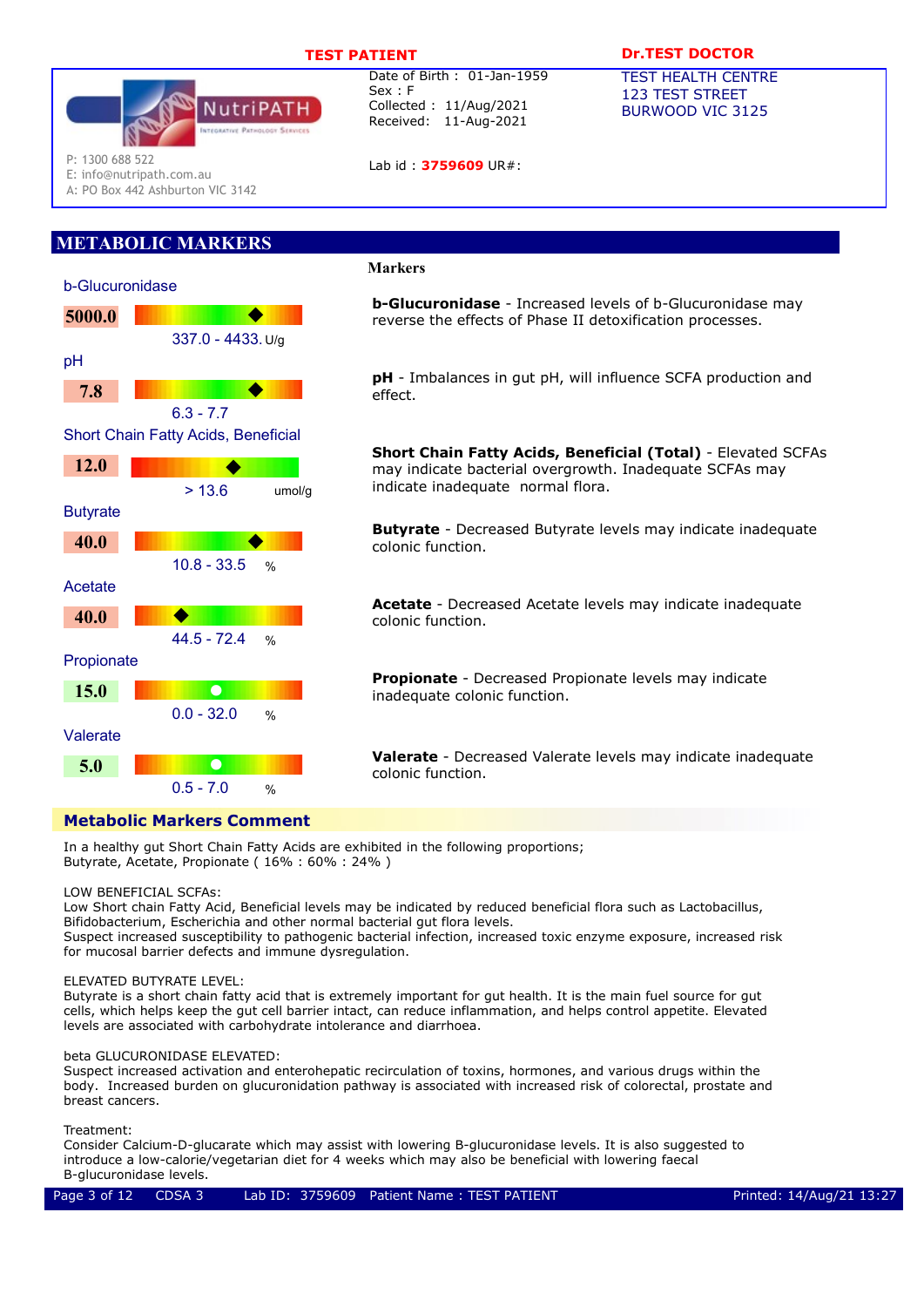

Lab id: 3759609 UR#:

# TEST PATIENT **DESAULT DREST DOCTOR**

TEST HEALTH CENTRE 123 TEST STREET BURWOOD VIC 3125

E: info@nutripath.com.au

A: PO Box 442 Ashburton VIC 3142

### VAI FRATF:

Valerate is a short chain fatty acid that is important for gut health. Although Acetate, propionate, and butyrate make up the the most abundant SCFAs in gastrointestinal tract (95%), Valerate and other SCFA's make up the remaining and work optimally when within range.

HIGH pH PRESENT: Low Acidity stool.

Alkaline pH may be related to decreased SCFA's (particularly butyrate) and suggests inadequate intake or digestion of fibre.

Elevated pH.

Suspect: Increased risk of colon cancer, Inadequate bacterial short chain fatty acid production,

Causes include insufficient flora, dietary fiber, or water, Inadequate acid-producing organisms,Lactobacillus sp., Bifidobacteria, etc., Hypochlorhydria, Ammonia production in bowel, May be stimulated by high meat diet, Slow transit time (more time for short chain fatty acid absorption).

### Consider the following actions:

Consider supplementation with probiotics (including Lactobacilli and Bifidobacteria),

Increase dietary fiber (esp. soluble) and water will foster SCFA production and help to normalize transit time, Support digestion, Supplementation with betaine HCl or herbs to stimulate gastric acid production, including gentian, ginger, peppermint, cardamon, etc.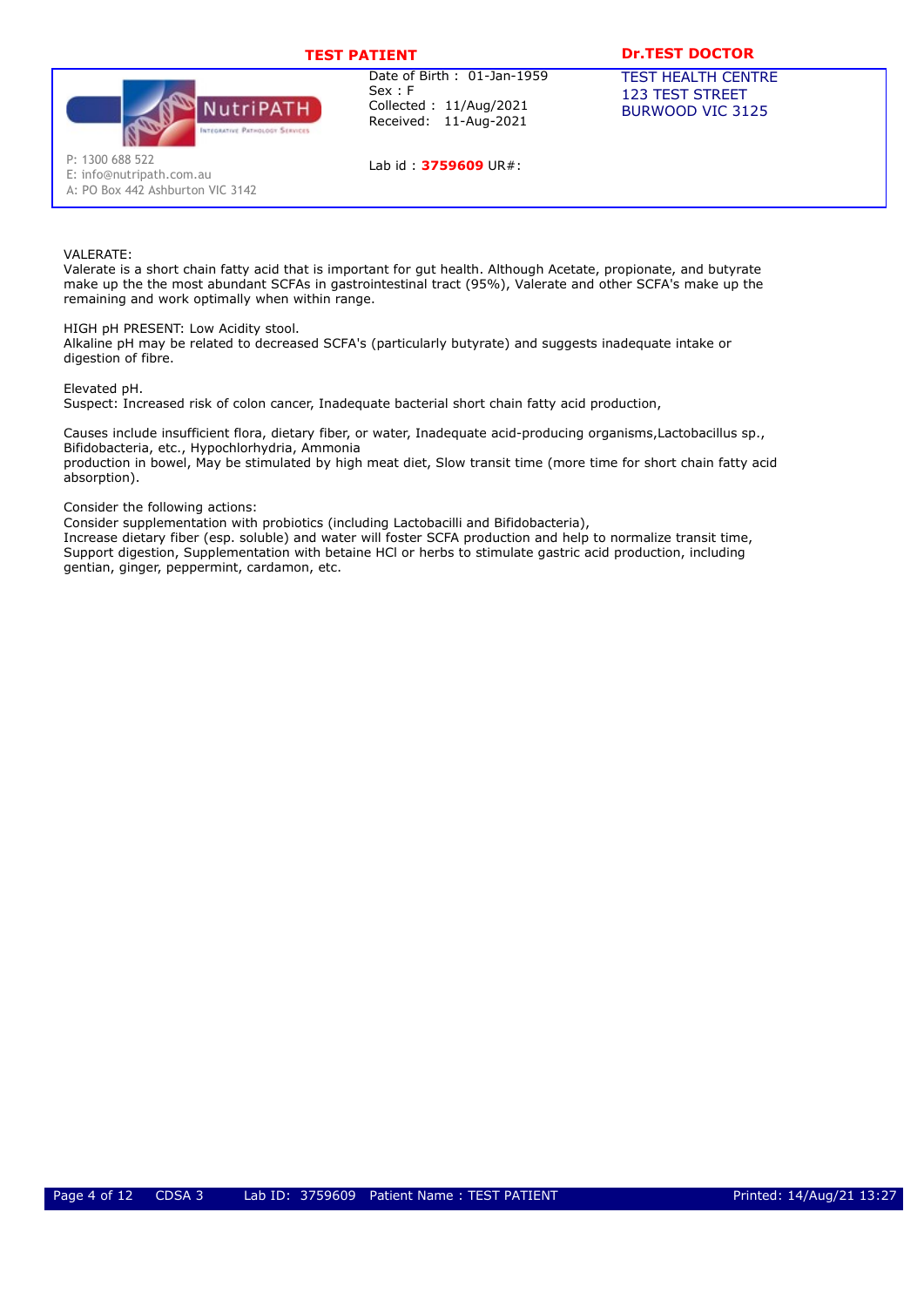

Lab id: 3759609 UR#:

# TEST PATIENT **DESAULT DREST DOCTOR**

TEST HEALTH CENTRE 123 TEST STREET BURWOOD VIC 3125

P: 1300 688 522

E: info@nutripath.com.au

A: PO Box 442 Ashburton VIC 3142

# TUMOUR/ULCER MARKERS

# H. PYLORI, Antigen

**POSITIVE** 

Comment - Helicobacter Pylori antigen indicates the patient's current status and is not affected by the presence of other organisms, antacids, barium sulphate, blood or fat. This test may be used on its own to monitor the success of eradication therapy one month after completion of the therapy.

# Tumour/Ulcer Markers Comment

H. PYLORI ANTIGEN:

This test, if POSITIVE, indicates the presence of a current infection and is not affected by the presence of other organisms, antacids, barium sulphate, blood or fat.

If the patient has diagnosed gastritis or a peptic ulcer consider:

- Standard triple therapy: eg. PPI, clarithromycin and amoxicillin/or metronidazole, 7-14 days
- Lactobacillus Probiotics

If the patient is asymptomatic consider natural products including:

- Black currant seed oil and fish oil
- Lactobacillus Probiotics
- Vitamin C
- Mastic gum.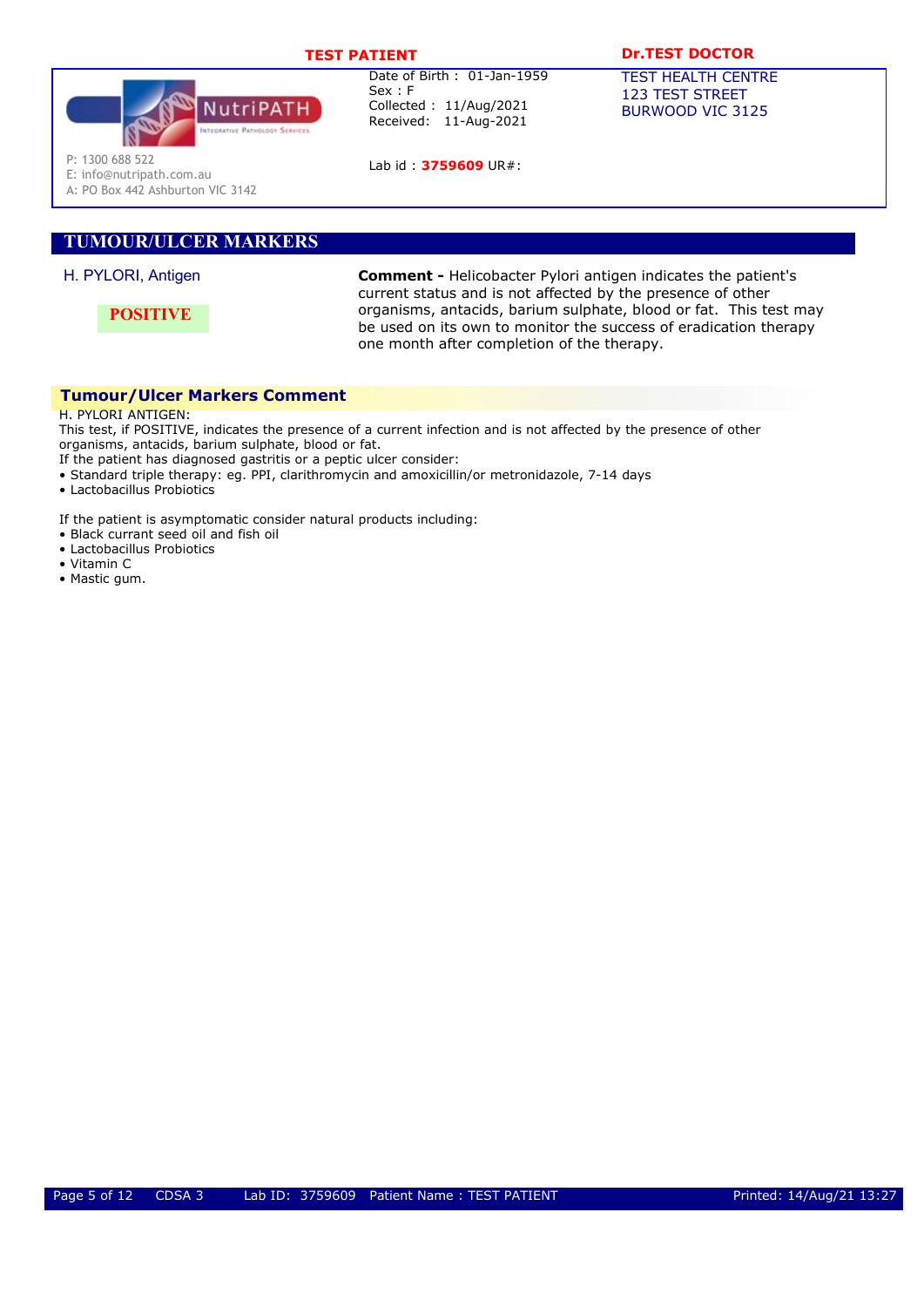

Lab id : 3759609 UR#:

# TEST PATIENT **DESAULT DREST DOCTOR**

TEST HEALTH CENTRE 123 TEST STREET BURWOOD VIC 3125

P: 1300 688 522

E: info@nutripath.com.au

A: PO Box 442 Ashburton VIC 3142

| <b>Result</b> | Range     |                           | <b>Result</b> | Range     |
|---------------|-----------|---------------------------|---------------|-----------|
| $2+$          | $2 - 4 +$ | Lactobacillus plantarum   | $1 + 1$       | $2 - 4 +$ |
| $1 + 1$       | $2 - 4 +$ | Lactobacillus rhamnosus.  | $2+$          | $2 - 4 +$ |
| $2+$          | $2 - 4 +$ | Lactobacillus paracasei   | $1 + *L$      | $2 - 4 +$ |
| $1 + 1$ *L    | $2 - 4 +$ | Lactobacillus casei       | $2+$          | $2 - 4 +$ |
| $2+$          | $2 - 4 +$ | Lactobacillus acidophilus | $1 + 1$       | $2 - 4 +$ |
| $2+$          | $2 - 4 +$ | Enterococci               | $2+$          | $1 - 2 +$ |
|               |           |                           |               |           |

# COMMENTS:

Significant numbers of Lactobacilli, Bifidobacteria and E coli are normally present in the healthy gut: Lactobacilli and Bifidobacteria, in particular, are essential for gut health because they contribute to 1) the inhibition of gut pathogens and carcinogens. 2) the control of intestinal pH, 3) the reduction of cholesterol, 4) the synthesis of vitamins and disaccharidase enzymes.

# PATHOGENIC BACTERIA

| Organism<br>Aeromonas species<br>Campylobacter<br>Salmonella<br>Shigella<br>Yersinia | Growth<br><b>NEG</b><br><b>ISOLATED</b><br><b>NEG</b><br><b>NEG</b><br><b>NEG</b> | Range   | <b>Classification</b> |
|--------------------------------------------------------------------------------------|-----------------------------------------------------------------------------------|---------|-----------------------|
| Campylobacter jejuni                                                                 | *H.<br>$1+$                                                                       | $< 1 +$ | Pathogen              |

# COMMENTS:

The above Pathogenic Bacteria are those that have the potential to cause disease in the GI tract. A result of ISOLATED may require a notification to the Department of Health and also cross tested via a secondary method such as PCR or sequencing. Should this be the case, you will also be notified.

# OPPORTUNISTIC AND DYSBIOTIC BACTERIA

| Organism              | Growth  | Range  | <b>Classification</b> |
|-----------------------|---------|--------|-----------------------|
| Citrobacter braakii   | 4+ *H   | $< 3+$ | Possible Pathogen     |
| Enterococcus faecium. | $3+$ *H | $< 3+$ | Possible Pathogen     |
| Citrobacter freundii  | $3+$    | $4+$   | Non-Pathogen          |

# COMMENTS:

Commensal bacteria are usually neither pathogenic nor beneficial to the host GI tract. Imbalances can occur when there are insufficient levels of beneficial bacteria and increased levels of commensal bacteria. Certain commensal bacteria are reported as dysbiotic at higher levels.

Dysbiotic bacteria consist of known pathogenic bacteria and those that have the potential to cause disease in the GI tract. A detailed explanation of bacteria that may be present can be found in the Pathogen Summary at the end of this report.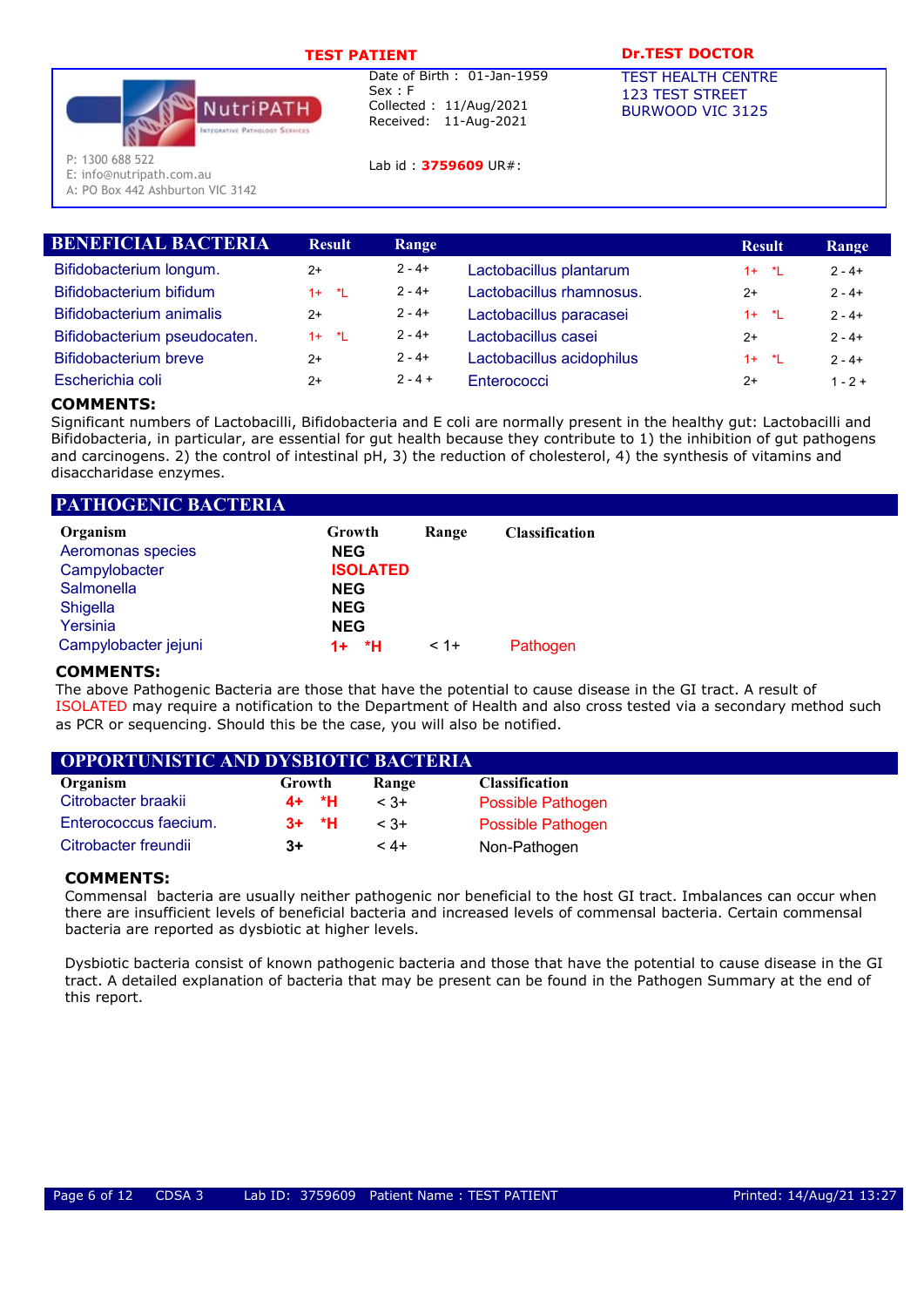| and the control of the control |  |  |  |  |  |
|--------------------------------|--|--|--|--|--|
|                                |  |  |  |  |  |



Lab id: 3759609 UR#:

# TEST DOCTOR

TEST HEALTH CENTRE 123 TEST STREET BURWOOD VIC 3125

P: 1300 688 522

E: info@nutripath.com.au A: PO Box 442 Ashburton VIC 3142

| <b>YEASTS</b>               |              |              |                       |
|-----------------------------|--------------|--------------|-----------------------|
| Organism                    | Growth       | Range        | <b>Classification</b> |
| Candida albicans            | - *H<br>$2+$ | $NEG - +$    | Possible Pathogen     |
| <b>Candida Parapsilosis</b> | $1+$         | $NEG - +$    | Non-Pathogen          |
| Geotrichum spp              | <b>NEG</b>   | $NEG - +$    |                       |
| Rhodotorula spp             | <b>NEG</b>   | $NEG - ++ +$ |                       |
| <b>Other Yeasts</b>         | <b>NEG</b>   | $NEG - ++ +$ |                       |

# COMMENTS:

Yeast may normally be present in small quantities in the skin, mouth, and intestine. A detailed explanation of yeast that may be present can be found in the Pathogen Summary at the end of this report.

| <b>PARASITES</b>            | <b>Result</b>       |
|-----------------------------|---------------------|
| <b>Blastocystis Hominis</b> | <b>DETECTED</b>     |
| Dientamoeba fragilis        | <b>NOT DETECTED</b> |
| Cryptosporidium             | <b>NOT DETECTED</b> |
| Giardia lamblia             | <b>NOT DETECTED</b> |
| Entamoeba Histolytica       | <b>NOT DETECTED</b> |
| <b>Other Parasites</b>      | <b>NOT DETECTED</b> |

COMMENTS: Parasites are organisms that are not present in a normal/healthy GIT. A detailed explanation of parasites that may be present can be found in the Pathogen Summary at the end of this report.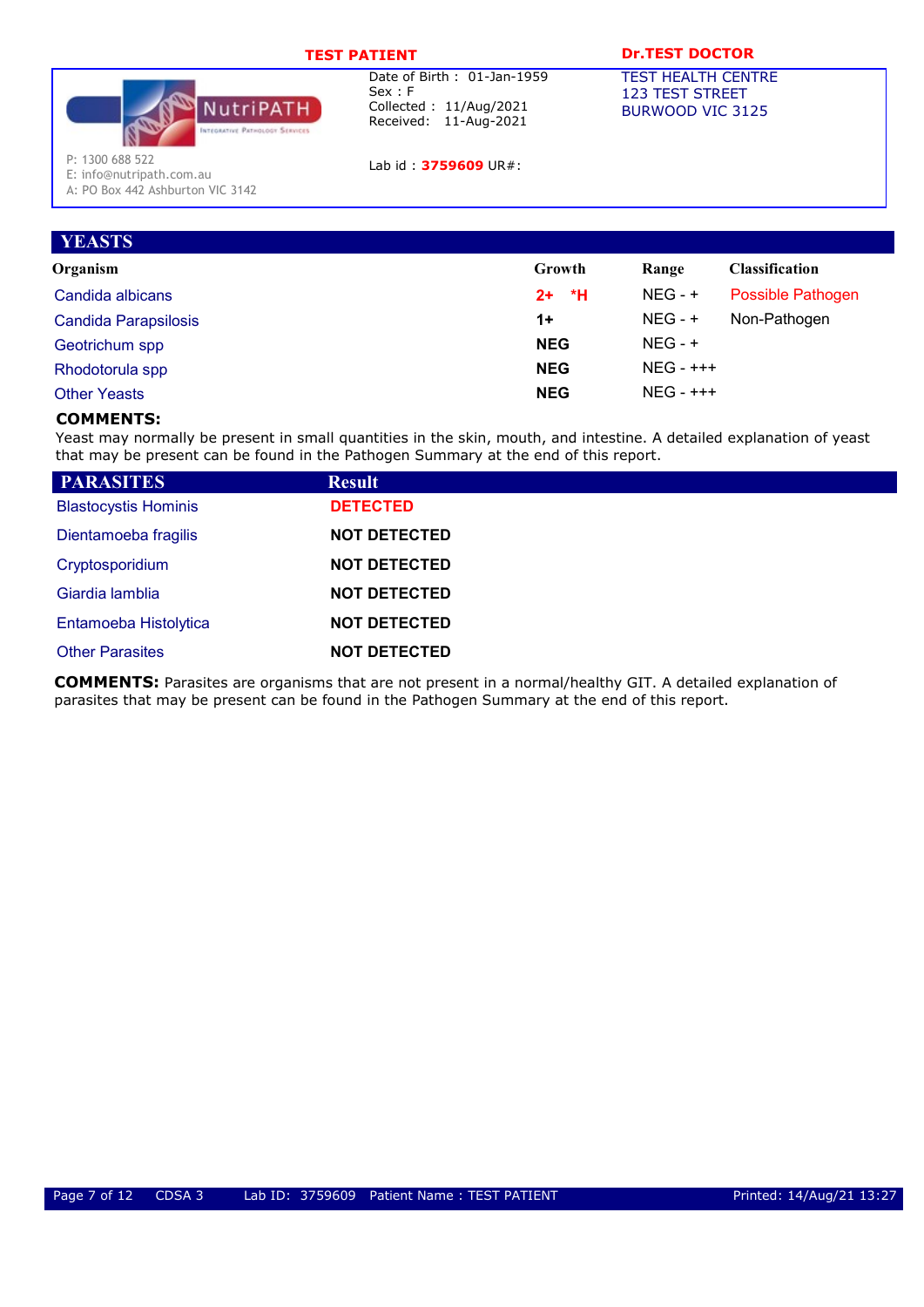

Lab id: **3759609** UR#:

# TEST PATIENT DESCRIPTION DESCRIPTION OF THE PATTENT OF THE PATTENT OF THE PATTENT OF THE PATTENT OF THE PATTENT

TEST HEALTH CENTRE 123 TEST STREET BURWOOD VIC 3125

P: 1300 688 522 E: info@nutripath.com.au

A: PO Box 442 Ashburton VIC 3142

# ANTIBIOTIC SENSITIVITIES and NATURAL INHIBITORS

|                       | Campylobacter | <b>Citrobacter</b><br>braakii | <b>Citrobacter</b><br>freundii |
|-----------------------|---------------|-------------------------------|--------------------------------|
| <b>Antibiotics</b>    | Susceptible   | Susceptible                   | Susceptible                    |
| Augmentin             | N/A           | N/A                           | N/A                            |
| Ciprofloxacin         | S             | S                             | $\mathbf{s}$                   |
| Norfloxacin           | R             | $\mathbf{s}$                  | $\mathbf{s}$                   |
| Meropenem             | R             | $\mathbf{s}$                  | $\mathbf{s}$                   |
| Gentamycin.           | N/A           | N/A                           | N/A                            |
| Trimethoprim/Sulpha   | R             | $\mathbf{s}$                  | $\mathbf{s}$                   |
| Erythromycin          | $\mathbf{s}$  | N/A                           | N/A                            |
| Penicillin.           | N/A           | N/A                           | N/A                            |
| <b>LEGEND</b>         |               |                               |                                |
| $S =$ Sensitive       |               | $R =$ Resistant               | $N/A$ = Not Tested             |
| <b>Inhibitors</b>     | Inhibition %  | Inhibition %                  | Inhibition %                   |
| <b>Berberine</b>      | 80%           | 60%                           | 60%                            |
| <b>Black Walnut</b>   | 60%           | 40%                           | 40%                            |
| Caprylic Acid         | 60%           | 100%                          | 100%                           |
| <b>Citrus Seed</b>    | 60%           | 40%                           | 40%                            |
| <b>Coptis</b>         | 60%           | 40%                           | 40%                            |
| Garlic-               | 80%           | 60%                           | 60%                            |
| <b>Golden</b> seal    | 80%           | 40%                           | 40%                            |
| Oregano               | 60%           | 60%                           | 60%                            |
| LEGEND                |               |                               |                                |
| <b>Low Inhibition</b> |               |                               | <b>High Inhibition</b>         |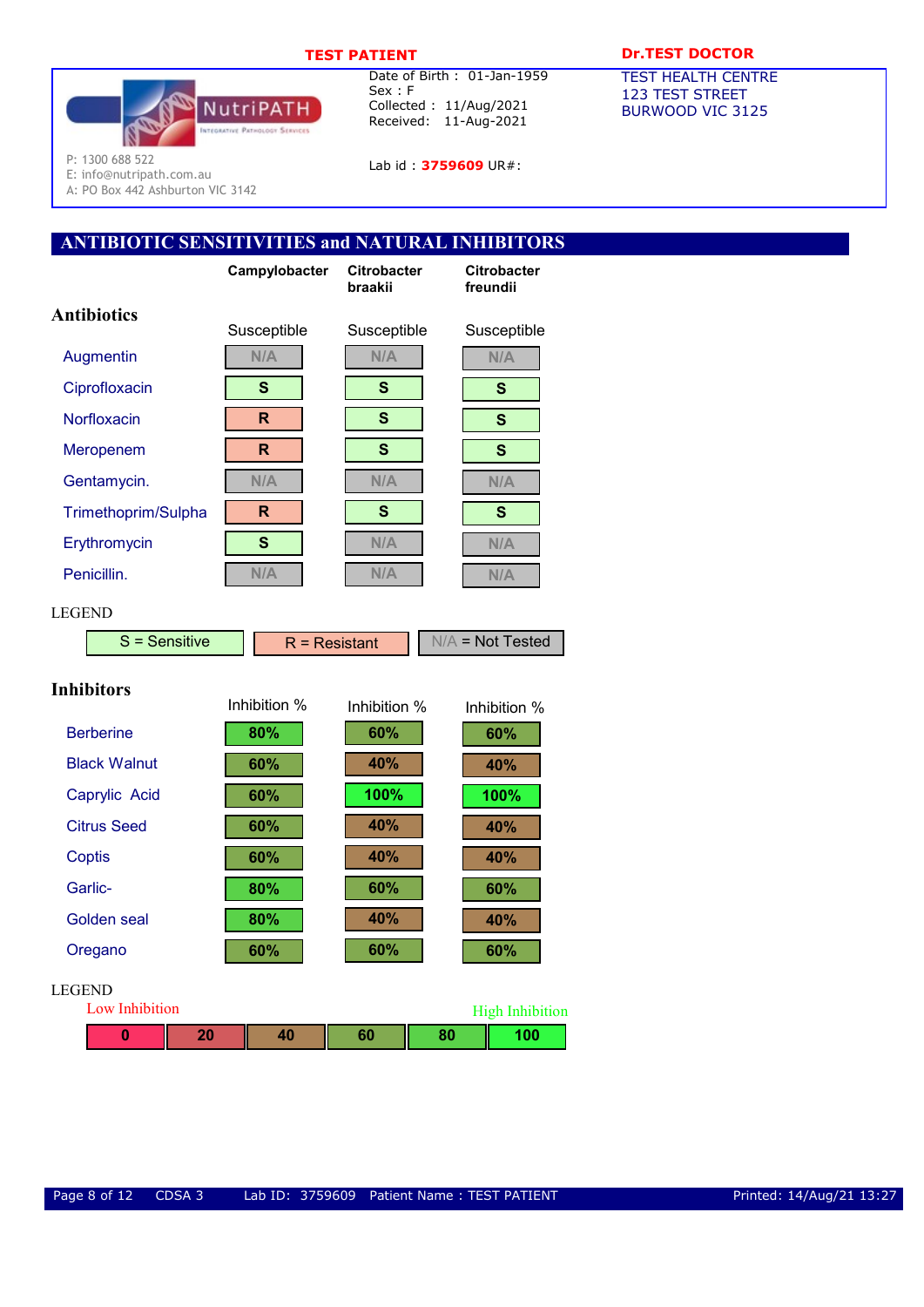

Lab id: 3759609 UR#:

# TEST PATIENT **DR.TEST DOCTOR**

TEST HEALTH CENTRE 123 TEST STREET BURWOOD VIC 3125

P: 1300 688 522

E: info@nutripath.com.au

A: PO Box 442 Ashburton VIC 3142

# YEAST - SENSITIVITIES and NATURAL ANTIFUNGALS

| Candida  |  |
|----------|--|
| albicans |  |

Candida Parapsilosis

| Anthungais          | Inhibition     | Inhibition    |
|---------------------|----------------|---------------|
| <b>Fluconazole</b>  | $\leq 0.5 = S$ | l<=0.5=S      |
| Voriconazole        | $5 = 0.12 = S$ | $\le$ =0.12=S |
| <b>Itraconazole</b> |                |               |

# INHIBITION CATEGORY

 $A = AP$   $R = 1$ 

|   | SDD Susceptible, |
|---|------------------|
|   | Dose Dependent   |
| S | Susceptible      |
|   |                  |

Guidelines

R Resistant This category indicates that the organism is not inhibited by obtainable levels of the pharmaceutical agent Intermediate This category indicates where the minimum inhibiition concentrations (MIC) approach obtainable pharmaceutical agent levels and for which response rates may be lower than for susceptible isolates This category indicates that clinical efficay is achieved when higher than normal dosage of a drug is

**High Inhibition** 

used to achieve maximal concentrations This category indicates that the organisms are inhibited by the usual achievable concentration of the agent NI No Interpretative This category indicates that there are no established guidelines for MIC interpreatation for these organisams

| <b>Non-absorbed Antifungals</b> |              |              |    |             |
|---------------------------------|--------------|--------------|----|-------------|
|                                 | Inhibition % | Inhibition % |    |             |
| <b>Nystatin</b>                 | 60%          | 100%         |    |             |
| <b>Natural Antifungals</b>      | Inhibition % | Inhibition % |    |             |
|                                 |              |              |    |             |
| Berberine.                      | 60%          | 60%          |    |             |
| Garlic                          | 40%          | 40%          |    |             |
| <b>Black Walnut.</b>            | 40%          | 40%          |    |             |
| <b>Citrus Seed.</b>             | 40%          | 40%          |    |             |
| Coptis.                         | 20%          | 20%          |    |             |
| Golden seal.                    | 20%          | 20%          |    |             |
| Oregano.                        | 20%          | 20%          |    |             |
| <b>LEGEND</b>                   |              |              |    |             |
| Low Inhibition                  |              |              |    | High Inhibi |
| 20<br>0                         | 40           | 60           | 80 | 100         |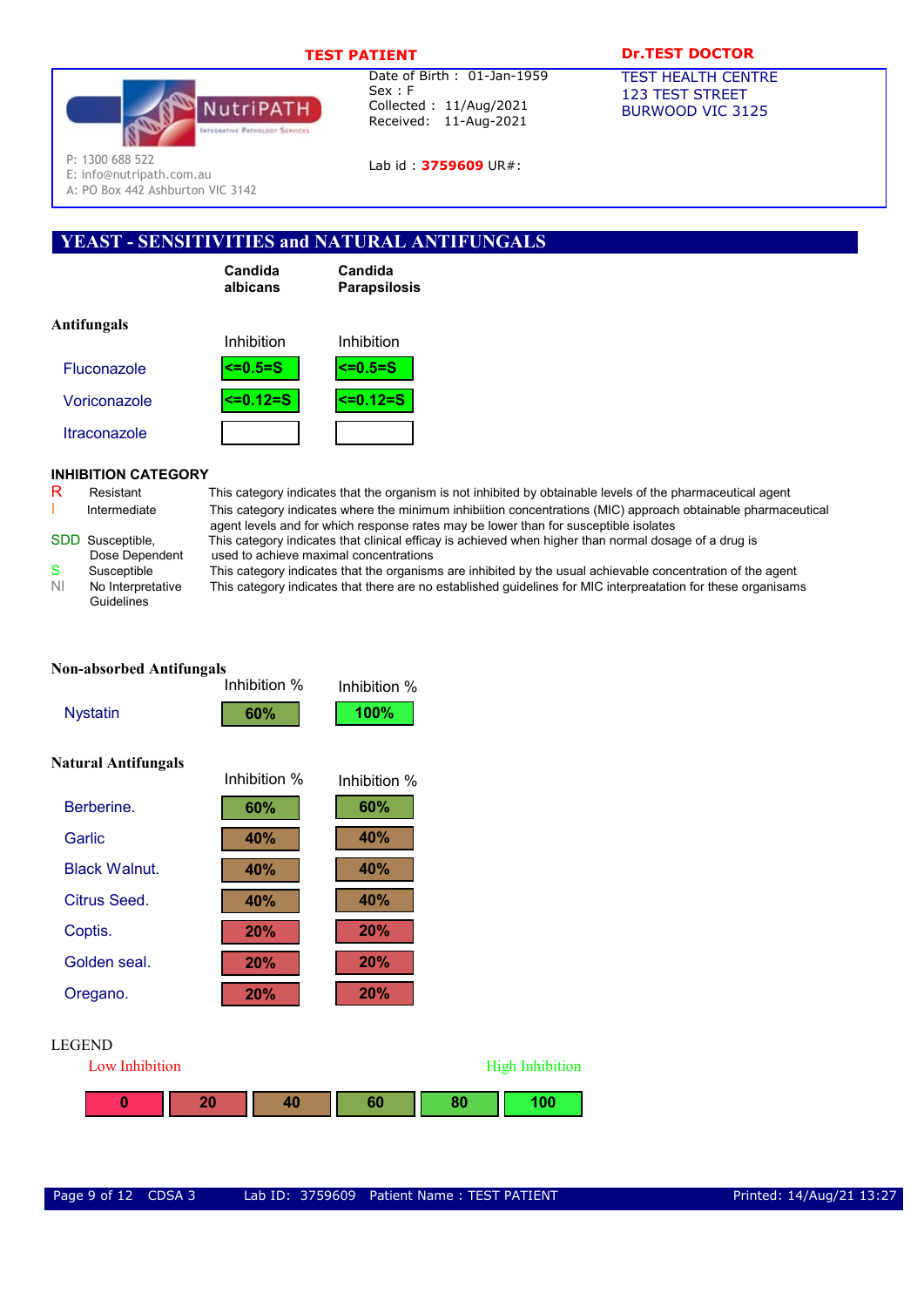

Lab id : 3759609 UR#:

TEST PATIENT **DR.TEST DOCTOR** 

TEST HEALTH CENTRE 123 TEST STREET BURWOOD VIC 3125

P: 1300 688 522

E: info@nutripath.com.au A: PO Box 442 Ashburton VIC 3142

PATHOGEN SUMMARY

### CAMPYLOBACTER SPECIES.

Campylobacter infections are isolated from several sources. Poultry is a key source of infection, in particular chicken. Red meat and shellfish can also harbor the organism. Other sources include unpasteurized milk, and water contaminated by wild birds.

Symptoms can include fever, abdominal cramping, diarrhea (often bloody) abdominal pain and fever. Relapses may occur in 5%-10% of untreated cases.

Treatment:

Erythromycin is the drug of choice for treating C. jejuni infections. Ciprofloxacin may be an alternative drug.

#### PLEASE NOTE:

Campylobacter detection has been confirmed through a secondary PCR test. Campylobacter is a Notifiable Disease. The laboratory has notified the relevant state Department of Health. The practitioner is also required to notify the state Dept of Health.

#### CITROBACTER:

#### Sources:

Common in the environment and may be spread by person-to person contact. Several outbreaks have occurred in babies in hospital units. Isolated from water, fish, animals and food.

#### Pathogenicity:

Citrobacter is considered an opportunistic pathogen and therefore can be found in the gut as part of the normal flora.

#### Symptoms:

Citrobacter has occasionally been implicated in diarrheal disease, particularly C. freundii and C. diversus and C. koseri

#### Treatment:

Currently, standard texts provide no specific antimicrobial guidelines for GI overgrowth of Citrobacter. Carbapenems and fluroquinolones are the recommended antibiotics for extraintestinal sites.

#### ENTEROCOCCUS:

#### Description:

Enterococcus species are gram-positive bacterium that are part of normal flora in the human gut. It can however be implicated in a variety of infections of which urinary tract infections are the most common. These infections can be exceptionally difficult to treat due to the genus exhibiting antibiotic resistance.

#### Sources:

Enterococcus infections spread from person to person through poor hygiene. Because these bacteria are found in faeces, people can transmit the infection if they don't wash their hands after using the bathroom. The bacteria can get into food or onto common touched surfaces.

#### Treatment:

Treatment of Enterococcus species in gut flora may not be necessary or recommended. However, overgrowth of this genus may be implicated in other infections such as urinary tract infections.

Enterococci are challenging to treat due their drug-resistant mechanisms. Ampicillin is the preferred antibiotic used to treat enterococci infections if required.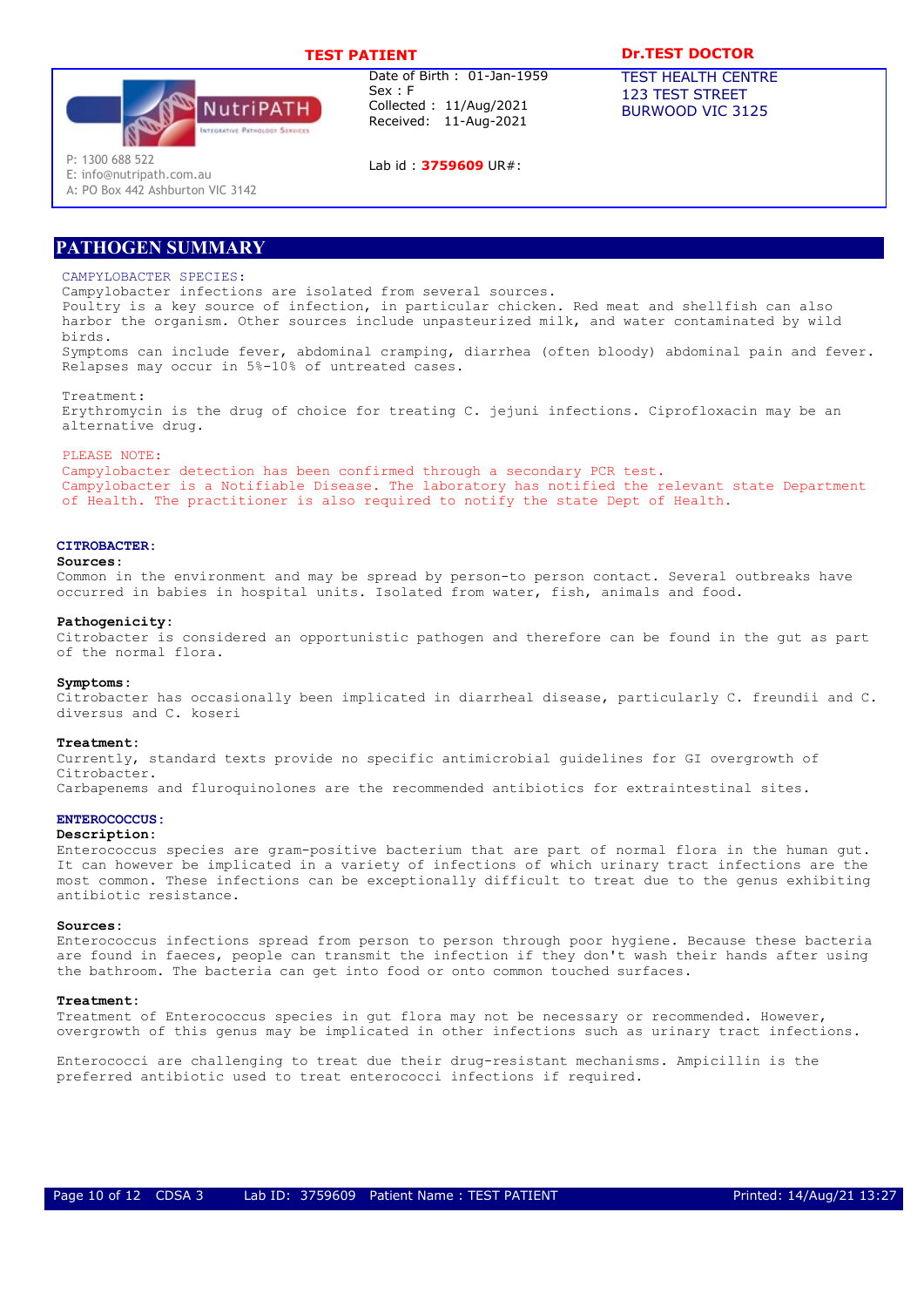

Lab id : 3759609 UR#:

# TEST PATIENT **DR.TEST DOCTOR**

TEST HEALTH CENTRE 123 TEST STREET BURWOOD VIC 3125

P: 1300 688 522

E: info@nutripath.com.au A: PO Box 442 Ashburton VIC 3142

# CANDIDA

### Sources:

Most sources of Candida infection are thought to be of endogenous origin.While yeast are ubiquitous in the environment and are found on fruits, vegetables and other plant materials, contamination from external sources is linked to patients and health care workers.

#### Pathogenicity:

A normal inhabitant of the GI tract. May become an opportunistic pathogen after disruption of the mucosal barrier, imbalance of the normal intestinal flora and/or impaired immunity. Risk factors for colonization include: Antibiotics, corticosteroids, antacids, H2 blockers, oral contraceptives, irradiation, GI surgery, Diabetes mellitus, burns, T cell dysfunction, chronic stress and chronic renal disease.

### Symptoms:

The most common symptom attributable to non-invasive yeast overgrowth is diarrhea. Symptoms of chronic candidiasis affect four main areas of the body.

1. Intestinal system - symptoms include: diarrhea, constipation, abdominal discomfort, distention, flatulence and rectal itching.

2. Genital Urinary system - symptoms include: menstrual complaints, vaginitis, cystitis and urethritis.

3. Nervous system - symptoms include: severe depression, extreme irritability, inability to concentrate, memory lapses and headaches.

4. Immune system - symptoms include urticaria, hayfever, asthma, and external otitis. Sensitivities to tobacco, perfumes, diesel fumes and other chemicals.

#### Treatment:

Currently, standard texts provide no specific antifungal guidelines for GI overgrowth of Candida. Oral azoles have been recommended for extra intestinal infections. Susceptibility testing is advised due to increasing drug resistance.

### BLASTOCYSTIS HOMINIS:

B. hominis has recently been reclassified as a protozoan, of which there are thought to be four separate serologic groups.

#### Sources:

This organism is transmitted via the fecal-oral route or from contaminated food or water. Prevention can be enhanced by improving personal hygiene and sanitary conditions.

#### Pathogenicity:

When this organism is present in the absence of any other parasites, enteric organisms or viruses, it may be considered the etiological agent of disease.

#### Symptoms:

Symptoms can include: diarrhea, cramps, nausea, fever, vomiting and abdominal pain. B. hominis has been associated with irritable bowel syndrome, infective arthritis and intestinal obstruction.

#### Treatment:

Currently, Metronidazole (Flagyl) is considered the most effective drug (750 mg tid x 10 days). Iodoquinol (Yodoxin) is also an effective medication (650 mg tid x 20 days). Recommended therapy can also eliminate G. lamblia, E. histolytica and D. fragilis, all of which may be concomitant undetected pathogens and part of patient symptomology.